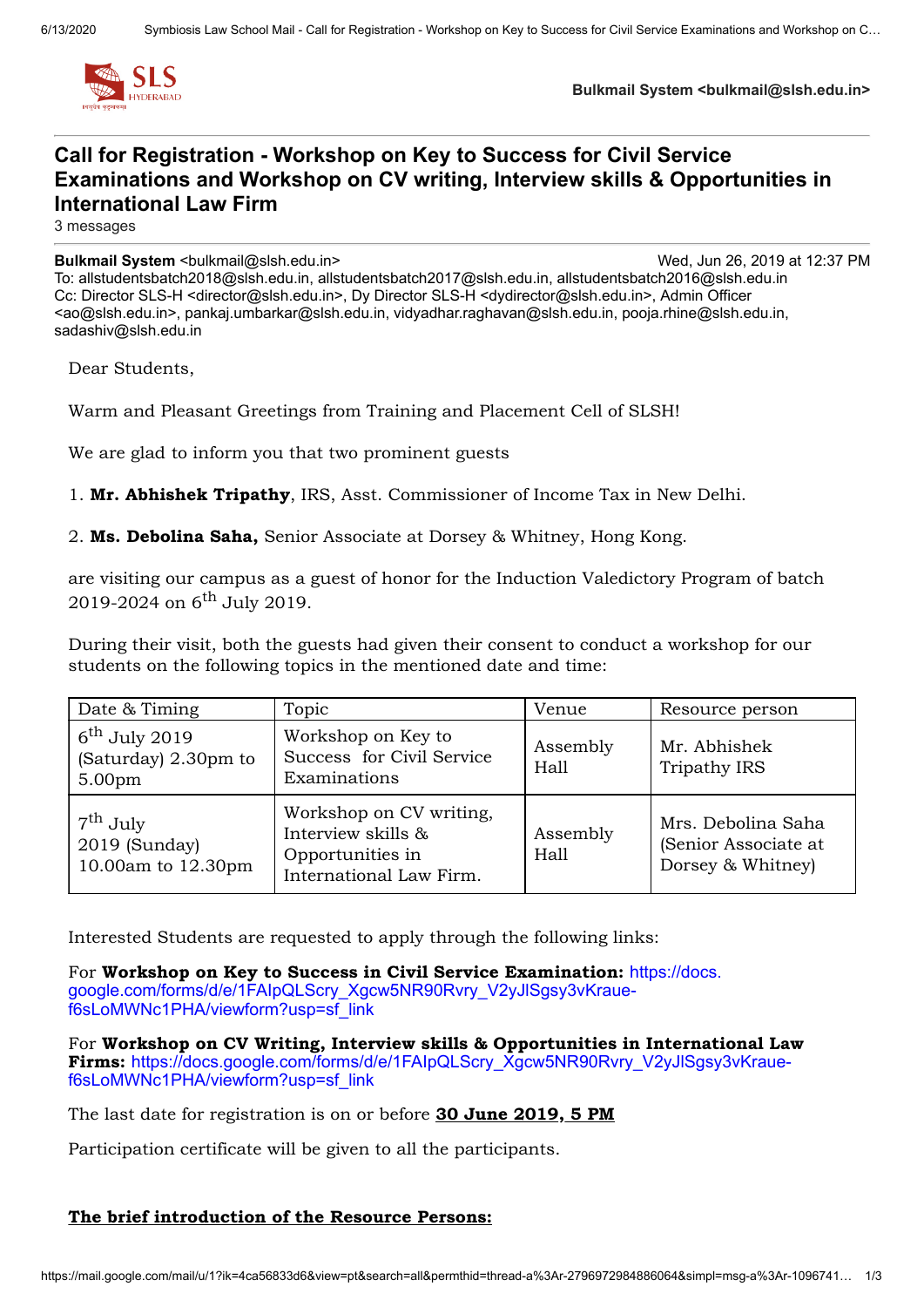6/13/2020 Symbiosis Law School Mail - Call for Registration - Workshop on Key to Success for Civil Service Examinations and Workshop on C…

**Mr. Abhishek Tripathy** currently posted as Asst. Commissioner of Income Tax in New Delhi. His graduation in law from NUJS, Kolkata (2011) and he accepted the day zero offer from AMSS, Mumbai and worked there briefly for about a year. He decided to write the UPSC Civil Services Exam after quitting in 2012. He bagged the Natural Justice Associate Lawyer Fellowship 2013. Mr. Abhishek Tripathy worked pro bono as an RA with them till 2015. He qualified the UPSC CSE in 2015 with a rank of 151 and qualified into the IRS Income Tax. Mr. Abhishek Tripathy loves writing, music, and traveling. Collection of poetry, Padma, is due to release this year.

**Ms. Debolina Saha** is a registered Foreign Lawyer in Hong Kong, (since 2013); Solicitor, England, and Wales (2009); and Advocate, Bar Council, West Bengal, India (2006). She currently works as a Senior Associate at Dorsey & Whitney (**Dorsey**) and is a core member of Dorsey's India Capital Markets desk. As the sole senior lawyer in Hong Kong, she principally services the Group's APAC global investment banking business with a primary focus on helping the Group's debt and equity capital markets and debt trading departments. Prior to her current role, Debolina briefly worked as a Senior Legal Counsel with Cantor Fitzgerald's Hong Kong office and was a Capital Markets Associate at Allen & Overy in Hong Kong for almost 5 years.

Thanks and regards **Dr. R. Stalin** Head, Training and Placement Cell

-- **Thanks & Regards,**

### **SYMBIOSIS LAW SCHOOL, HYDERABAD**

Survey Number 292, Off Bangalore Highway Village: Mamidipalle, Nandigama Mandal, District: Rangareddy Hyderabad 509217 (Telangana), India Website: www.[slsh.edu.i](http://slshyderabad.siu.edu.in/)n

**AKSHITA DAS** <akshita.das@slsh.edu.in> Wed, Jun 26, 2019 at 1:16 PM To: Bulkmail System <br/>bulkmail@slsh.edu.in>

Dear Sir, This is to bring to your notice that the links attached are only for the Civil Service Examination and not for the second event. Kindly look into the same. Regards, Akshita Das 16010323007

Virus-free. [www.avg.com](http://www.avg.com/email-signature?utm_medium=email&utm_source=link&utm_campaign=sig-email&utm_content=webmail)

[Quoted text hidden]

Virus-free. [www.avg.com](http://www.avg.com/email-signature?utm_medium=email&utm_source=link&utm_campaign=sig-email&utm_content=webmail)

**Bulkmail System** <br />  $\sim$  2019 at 5:28 PM To: allstudentsbatch2018@slsh.edu.in, allstudentsbatch2017@slsh.edu.in, allstudentsbatch2016@slsh.edu.in

Dear Students,

### Following is the link for **Workshop on CV Writing, Interview skills & Opportunities in International Law Firms:**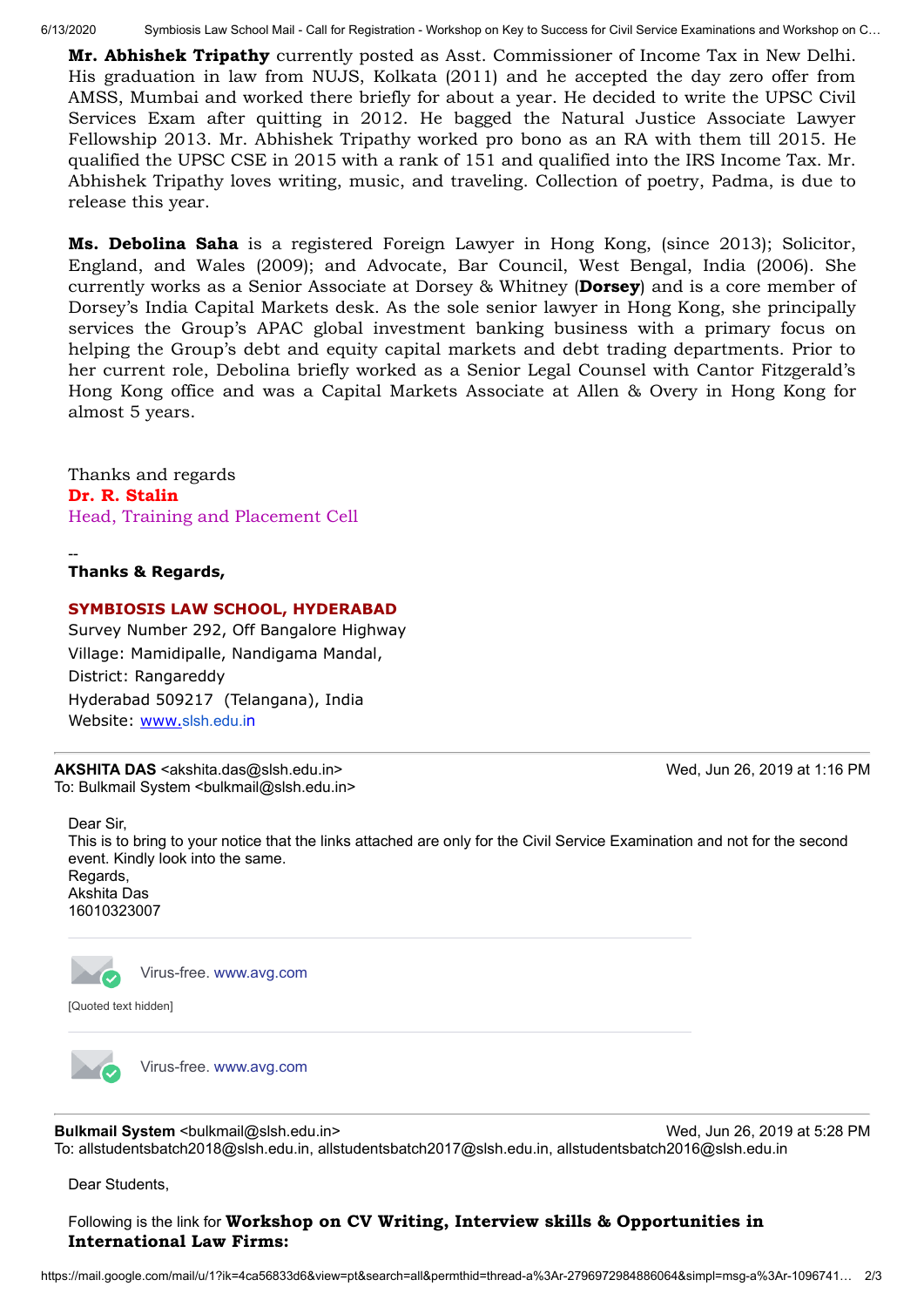[https://docs.google.com/forms/d/e/1FAIpQLScgkjFSa8kMgIRgjFxMhhYSyvf7txk4ilplAG-SyOs\\_gzE4bg/viewform?](https://docs.google.com/forms/d/e/1FAIpQLScgkjFSa8kMgIRgjFxMhhYSyvf7txk4ilplAG-SyOs_gzE4bg/viewform?usp=sf_link) usp=sf\_link

Sorry for the inconvenience caused.

### Thanks & Regards

On Wed, Jun 26, 2019 at 12:37 PM Bulkmail System <br/> <br/> <br/>sh.edu.in> wrote: [Quoted text hidden] [Quoted text hidden]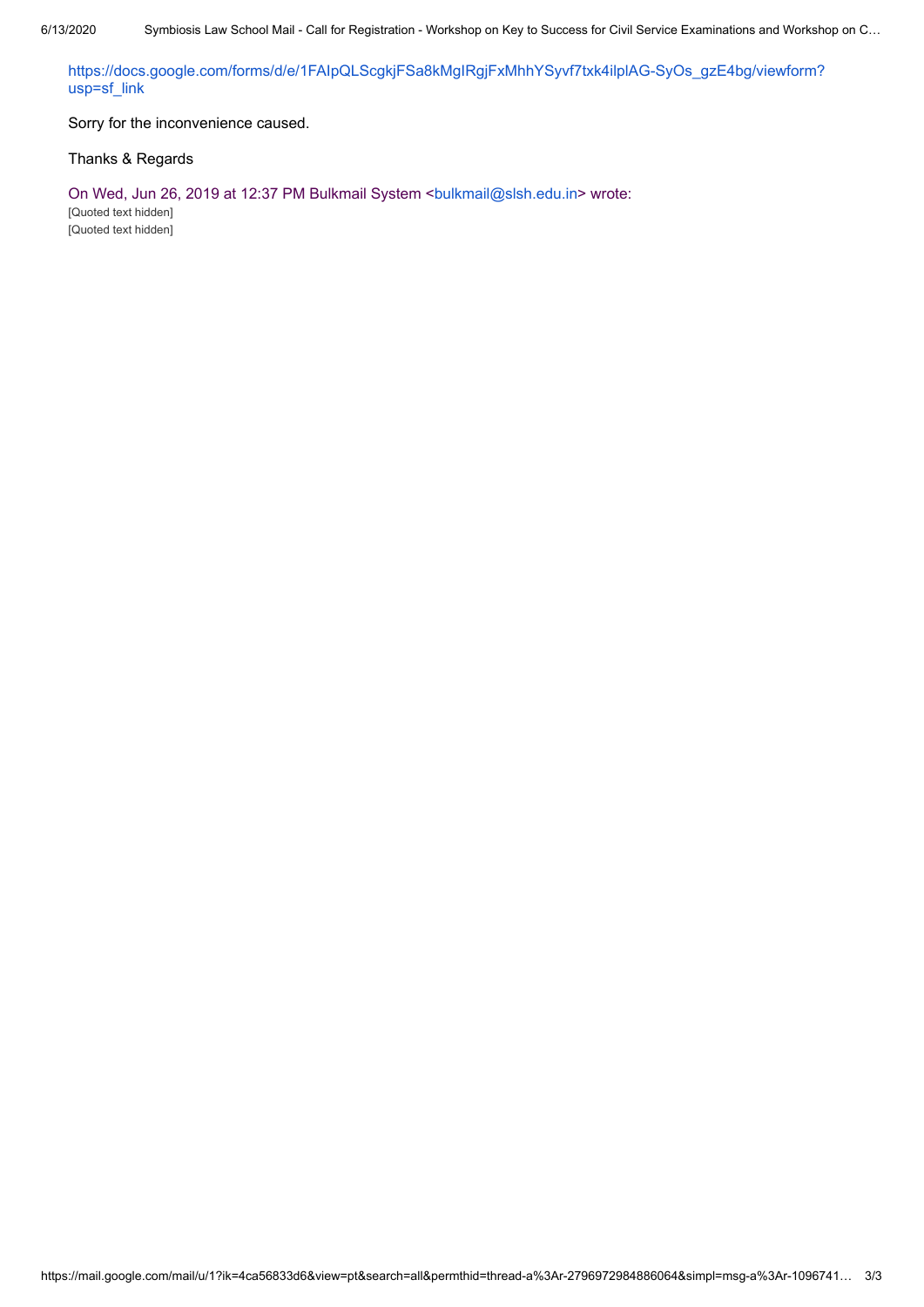

**Fwd:** 1 message

**Rajesh Ancha** <rajesh.ancha@slsh.edu.in> Thu, Jul 4, 2019 at 6:10 PM To: bulkmail@slsh.edu.in

---------- Forwarded message --------- From: **Sadashiv Sadashiv** <[sadashiv@slsh.edu.in>](mailto:sadashiv@slsh.edu.in) Date: Thu, Jul 4, 2019 at 5:59 PM Subject: To: <[sadashiv.rymec@gmail.com>](mailto:sadashiv.rymec@gmail.com), <[rajesh.ancha@slsh.edu.in>](mailto:rajesh.ancha@slsh.edu.in)

Dear Students,

Warm and Pleasant Greetings from Training and Placement Cell of SLS-H!

Please find the list of selected students for the workshops, 'Key to Success for 'Civil Service Examinations' and 'CV writing, Interview skills & Opportunities in International Law Firm' in the attached files separately. Below is the workshops' new schedule.

| Date & Timing                                        | Topic                                                                                        | Venue            | Resource person                                                 |
|------------------------------------------------------|----------------------------------------------------------------------------------------------|------------------|-----------------------------------------------------------------|
| $6^{\text{th}}$ July 2019 1.40<br>pm to 4.00 pm      | Workshop on Key to<br>Success for Civil Service<br>Examinations.                             | Assembly<br>Hall | Mr. Abhishek<br><b>Tripathy IRS</b>                             |
| $7^{\text{th}}$ July 2019<br>10.00 am to 12.30<br>pm | Workshop on CV writing,<br>Interview skills &<br>Opportunities in<br>International Law Firm. | Assembly<br>Hall | Mrs. Debolina Saha<br>(Senior Associate at<br>Dorsey & Whitney) |

All selected students are requested to **come with relevant questions** for the workshop. Good luck!

-- Sadashiv | Assitant Co Ordinator

#### **SYMBIOSIS LAW SCHOOL, HYDERABAD**

Survey Number 292, Off Bangalore Highway Village: Mamidipalle, Nandigama Mandal, District: Rangareddy Hyderabad 509217 (Telangana), India Email : s[adashiv@slsh.edu.in](mailto:adashiv@slsh.edu.in) Website : www.[slsh.edu.in](http://slshyderabad.siu.edu.in/) Landline : **040-27232140** (Ext 140) Facebook : <https://www.facebook.com/symbiosislawschool/>

**Thanks & Regards**

--

Mr. Ancha Rajesh | Network Administrator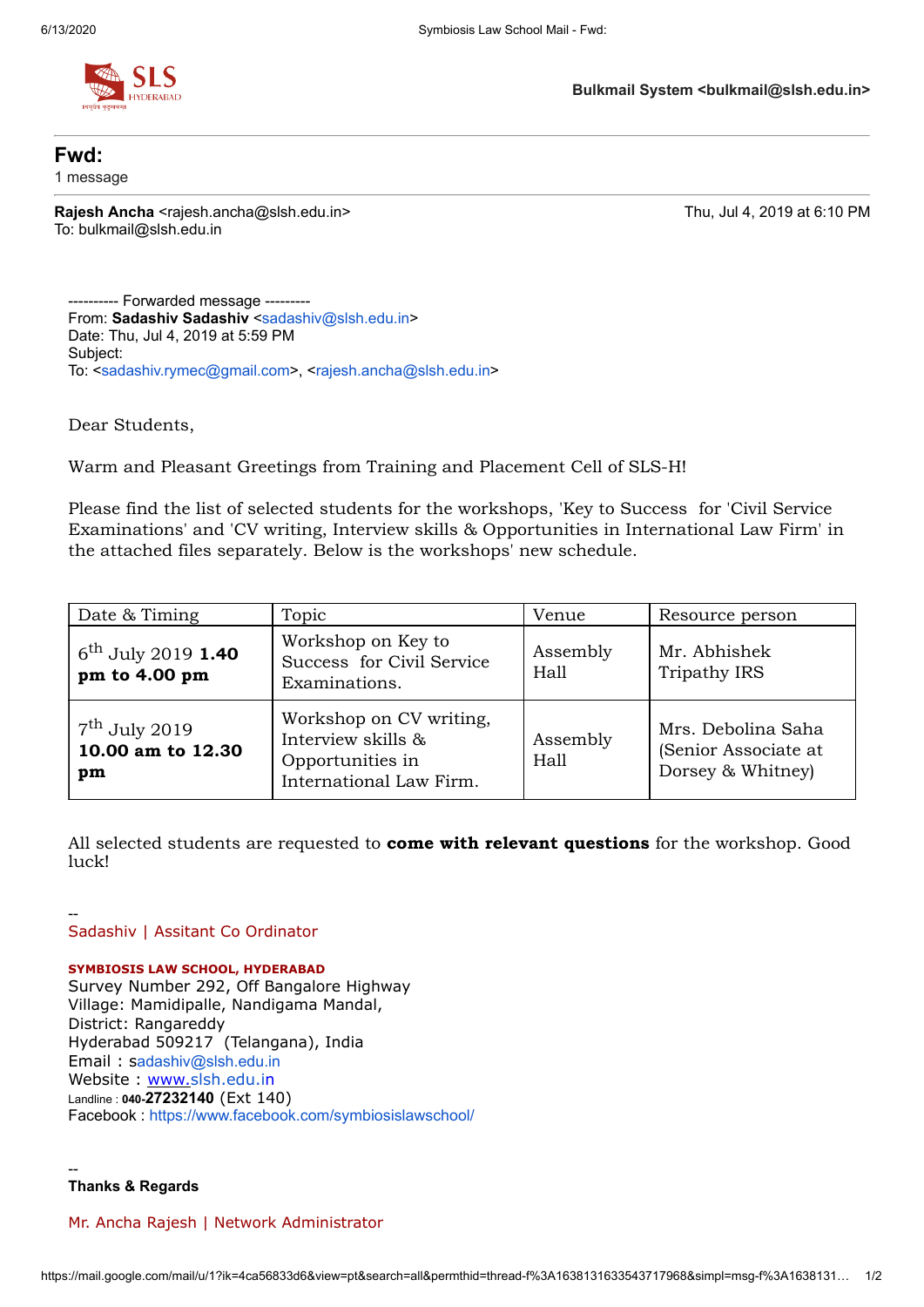### **SYMBIOSIS LAW SCHOOL, HYDERABAD**

Survey Number 292, Off Bangalore Highway Village: Mamidipalle, Nandigama Mandal, District: Rangareddy, Hyderabad 509217 (Telangana), India. Email: [rajesh.ancha@slsh.edu.in](mailto:rajesh.ancha@slsh.edu.in) Website: <https://www.slsh.edu.in/> Facebook: <https://www.facebook.com/symbiosislawschool/> Instagram: <https://www.instagram.com/slshyderabad/> Twitter: <https://twitter.com/SLSHyderabad> youtube: [https://www.youtube.com/channel/UC3pOJnuQ\\_wGfiA-0YeTOe2A/featured](https://www.youtube.com/channel/UC3pOJnuQ_wGfiA-0YeTOe2A/featured)

### **2 attachments**

**Selected students - Key to Success for CSE (2).docx** 17K

**Selected Students for workshop on CV writing (2).docx** 冊 16K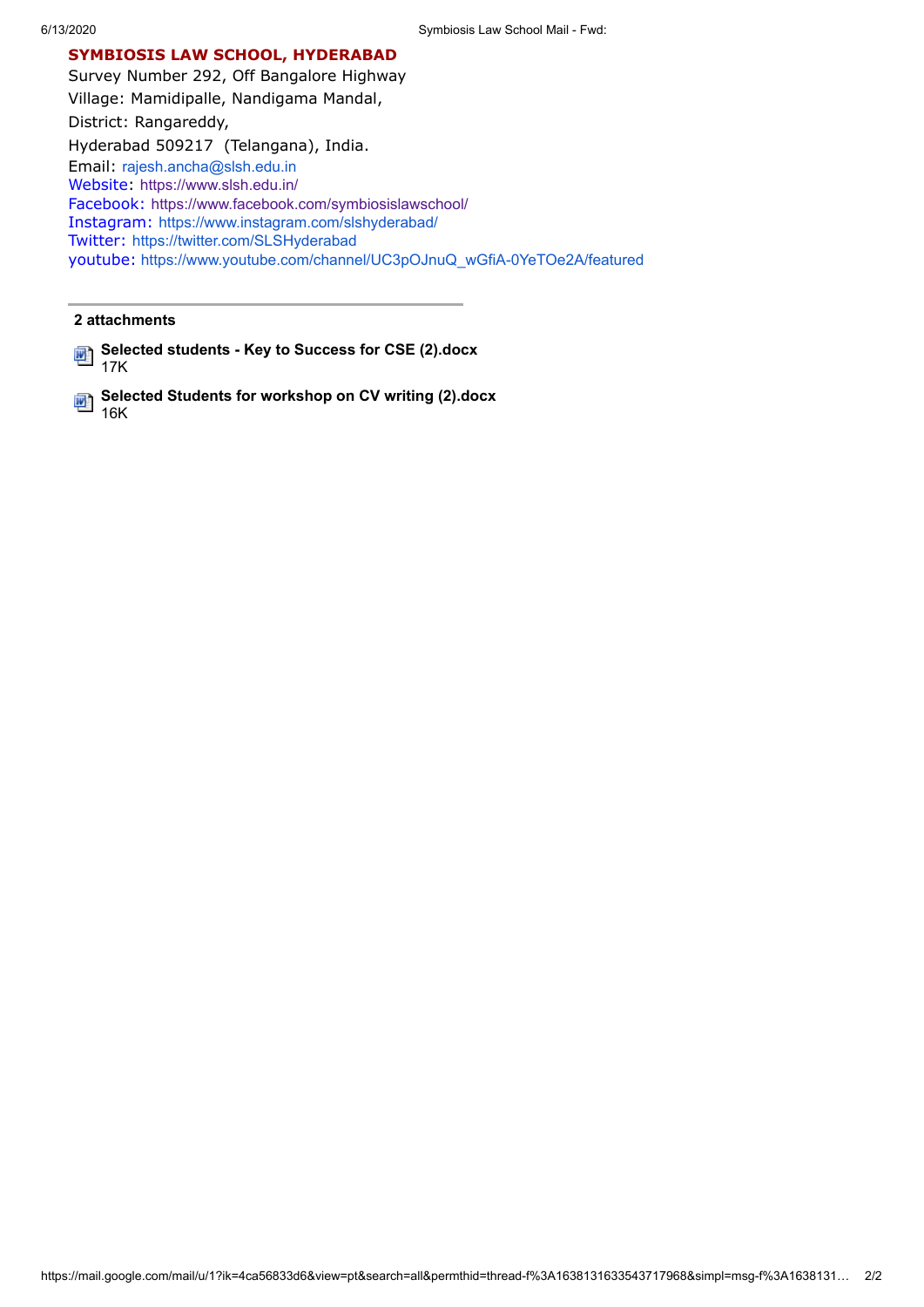**REPORT ON**

## **KEY TO SUCCESS FOR CIVIL SERVICES EXAM CV WRITING, INTERVIEW SKILLS & OPPORTUNITIES**



**6 & 7 July 2019**

**Symbiosis Law School, Hyderabad (A constituent of Symbiosis International (Deemed University)**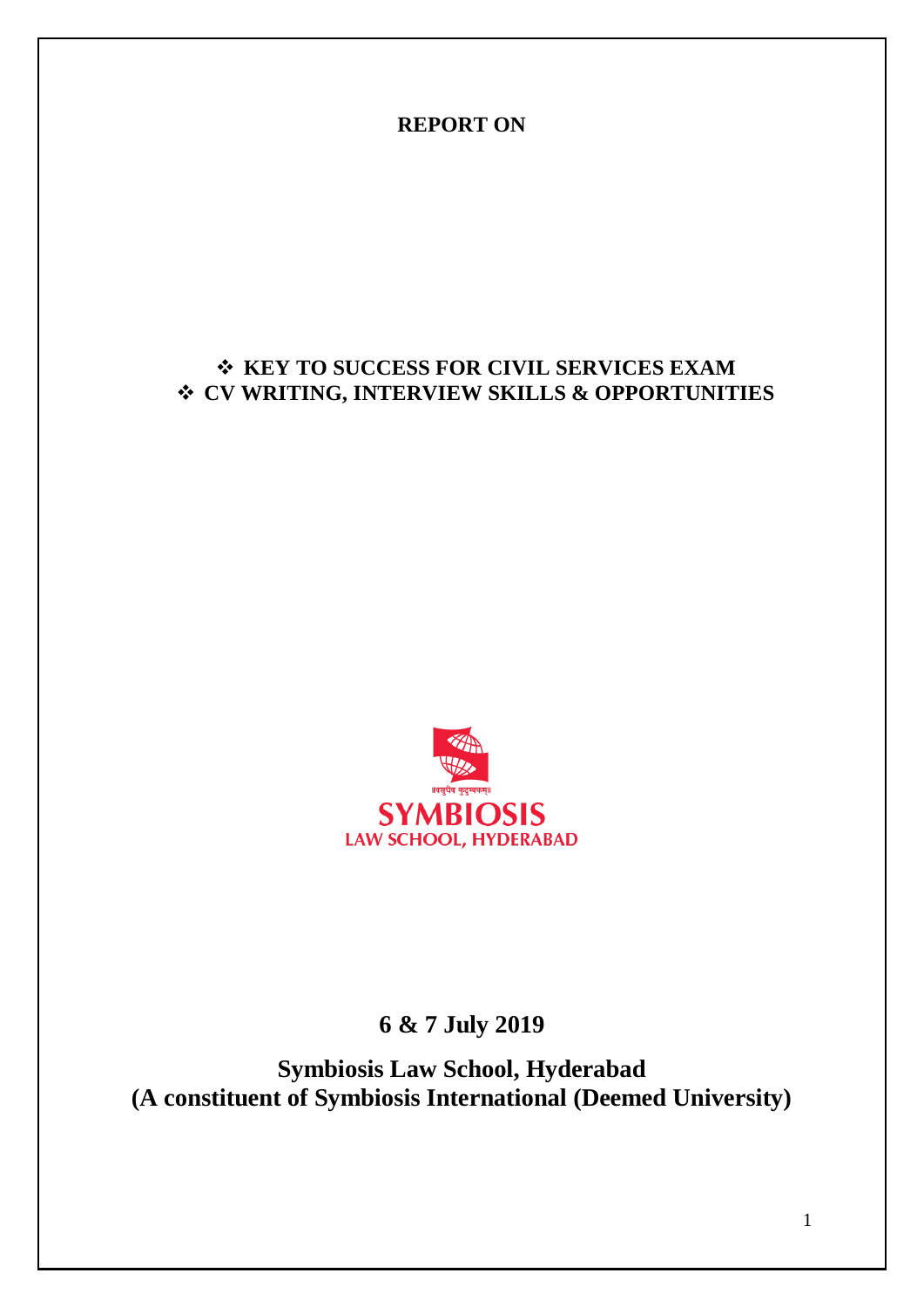# **WORKSHOP ON "KEY TO SUCCESS FOR CIVIL SERVICE EXAM" 6 th July 2019**

**Guest:** Mr. Abhishek Tripathy, IRS, Asst. Commissioner of Income Tax in New Delhi **Date and Time**: 6<sup>th</sup> July 2019 (Saturday) 2.30 pm to 5.00 pm **Venue:** Auditorium at Symbiosis Law School, Hyderabad

### **Profile of the speaker:**

*Mr. Abhishek Tripathy IRS is currently posted as Asst. Commissioner of Income Tax in New Delhi. He is a graduate in Law from NUJS, Kolkata (2011) and he accepted the day zero offer from AMSS, Mumbai and worked there briefly for about a year. He decided to attempt UPSC Civil Services Exam in 2012. He bagged the Natural Justice Associate Lawyer Fellowship 2013. Mr. Tripathy worked pro bono as a Research Associate till 2015. He qualified the UPSC CSE in 2015 with a rank of 151 and qualified into the IRS Income Tax. Mr. Abhishek Tripathy loves writing, music, and traveling. Collection of poetry.* 

### **Programme Description:**

The Training and Placement Cell at SLSH organized a workshop on "**Key to success for Civil Service Exam**" for candidates aspiring for a career in Civil Services after pursuing Law. The session was planned as part of skill development programs to explore career options for law students after law.

In this connection, Mr. Abhishek Tripathy IRS was invited as a Resource Person on  $6<sup>th</sup>$  July,

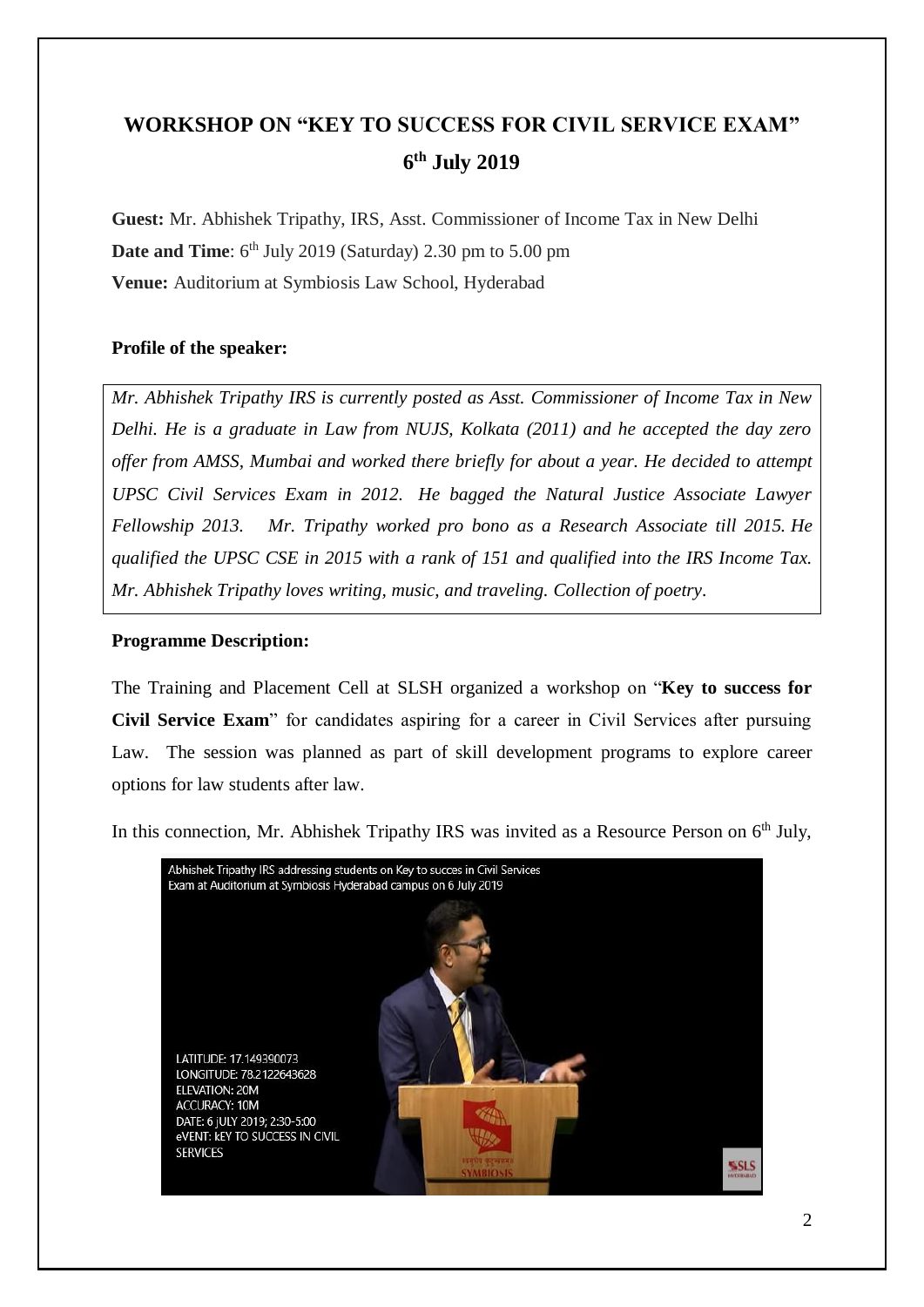2019 to conduct a Workshop on Key to Success for Civil Service Examinations. Participants were asked to answer a series of questions posed by the resource person followed by analysis of the same. The purpose was to explore the candidates' flair for civil services.

He began with stating the importance and background of the Civil Services examination and how to crack the same; asserted it as an alternative career option for civil service enthusiasts. He elaborated on various judicial decisions, past and present, where Civil Services has molded itself and motivated students to think out of the box and not stick to the general Corporate Sector.



Director SYMBIOSIS LAW SCHOOL Hyderabad - 509 217.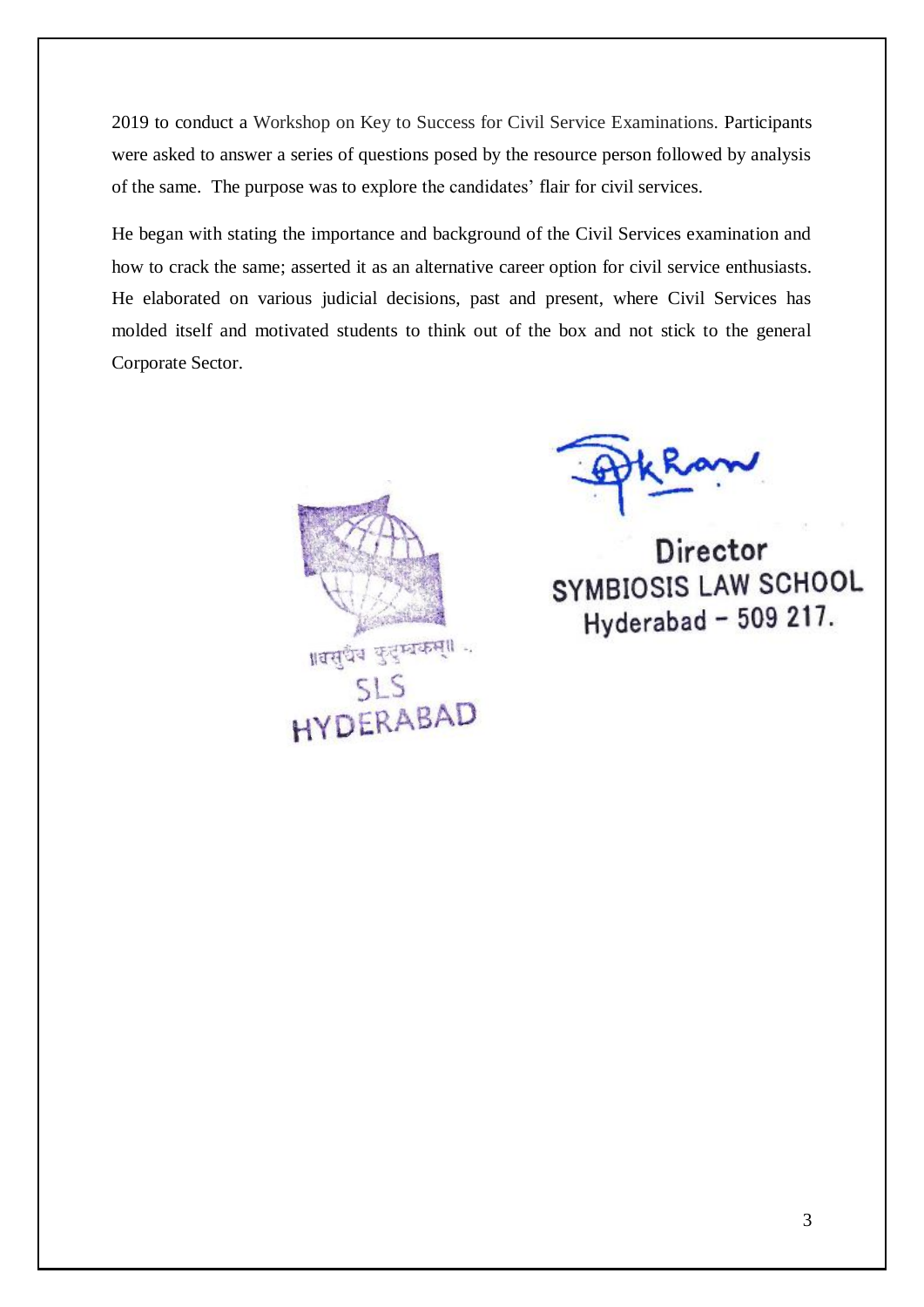# **WORKSHOP ON "CV WRITING, INTERVIEW SKILLS & OPPORTUNITIES" 7 th July 2019**

**Guest:** Ms. Debolina Saha, Senior Associate at Dorsey & Whitney, Hong Kong **Date Time**: 7<sup>th</sup> July 2019 (Saturday) 10:00 am to 12:30 pm **Venue:** Auditorium at Symbiosis Law School, Hyderabad

### **Profile of the speaker:**

*Ms. Debolina Saha is a registered Foreign Lawyer in Hong Kong, (since 2013); Solicitor, England, and Wales (2009); and Advocate, Bar Council, West Bengal, India (2006). She currently works as a Senior Associate at Dorsey & Whitney (Dorsey) and is a core member of Dorsey's India Capital Markets desk. As the sole senior lawyer in Hong Kong, she principally services the Group's APAC global investment banking business with a primary focus on helping the Group's debt and equity capital markets and debt trading departments. Prior to her current role, Debolina briefly worked as a Senior Legal Counsel with Cantor Fitzgerald's Hong Kong office and was a Capital Markets Associate at Allen & Overy in Hong Kong for almost 5 years.*

### **Programme Description:**

The Training and Placement Cell at SLSH organized a session on "**CV Writing, Interview Skills and Opportunities**" for interested candidates aspiring to have a plum career in law and wanted to have an enriching CV. The session was planned as part of skill development programs to equip students.

Ms. Debolina Saha visited SLSH to conduct a Workshop on CV writing, Interview skills & Opportunities in International Law Firms. This workshop emphasized on CV writing, Interview skills & Opportunities which was elaborated with the help of real-life examples. The lecture also highlighted the difficulties faced by students during those phases of life where by they are stranded by questions and choices in interviews and other short listing procedures.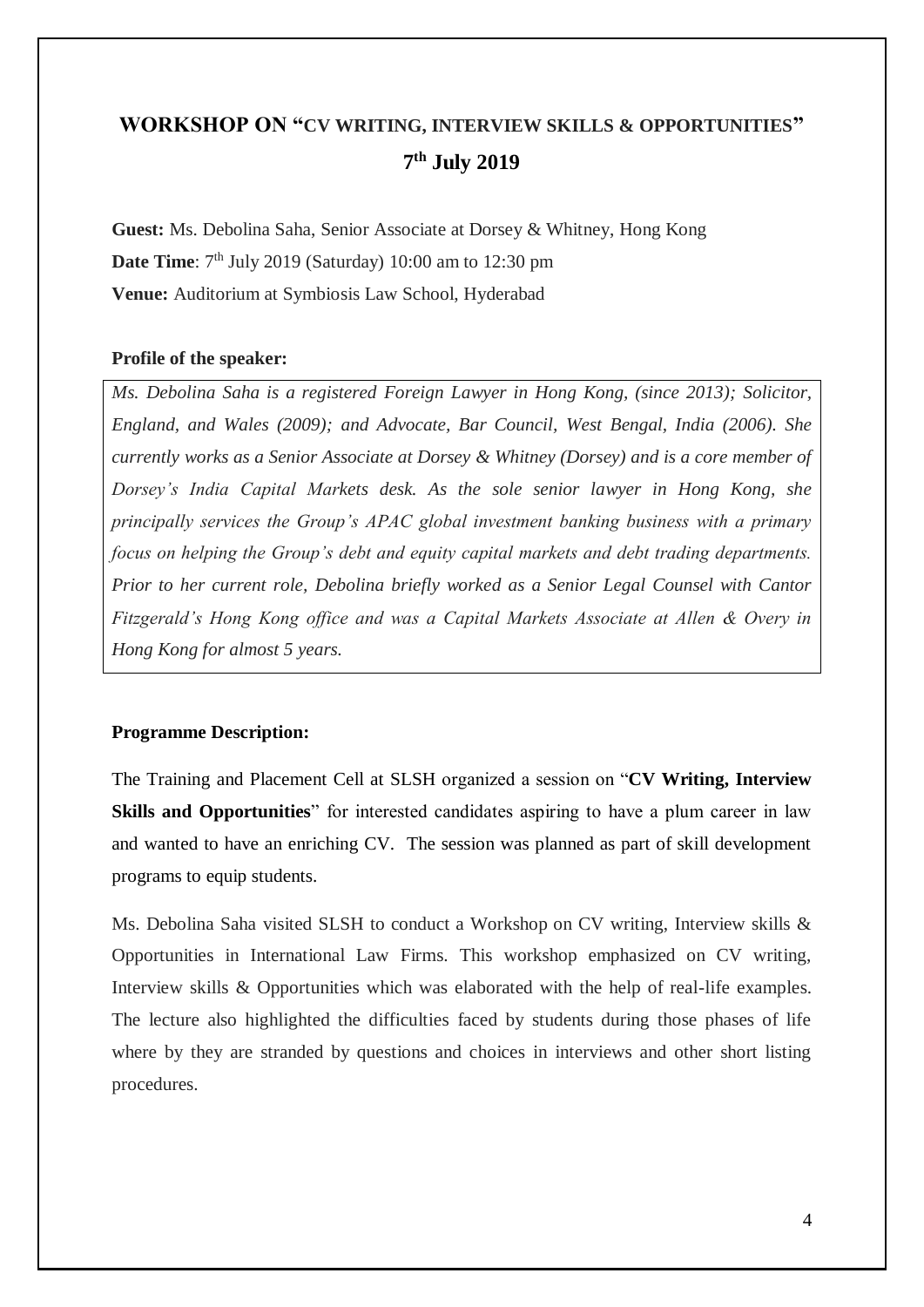This workshop particularly focused on developing soft skills and inculcating confidence in a student to face the Corporate world which judges you in the seat of a panel. A series of exercises were conducted to train students.





Director SYMBIOSIS LAW SCHOOL Hyderabad - 509 217.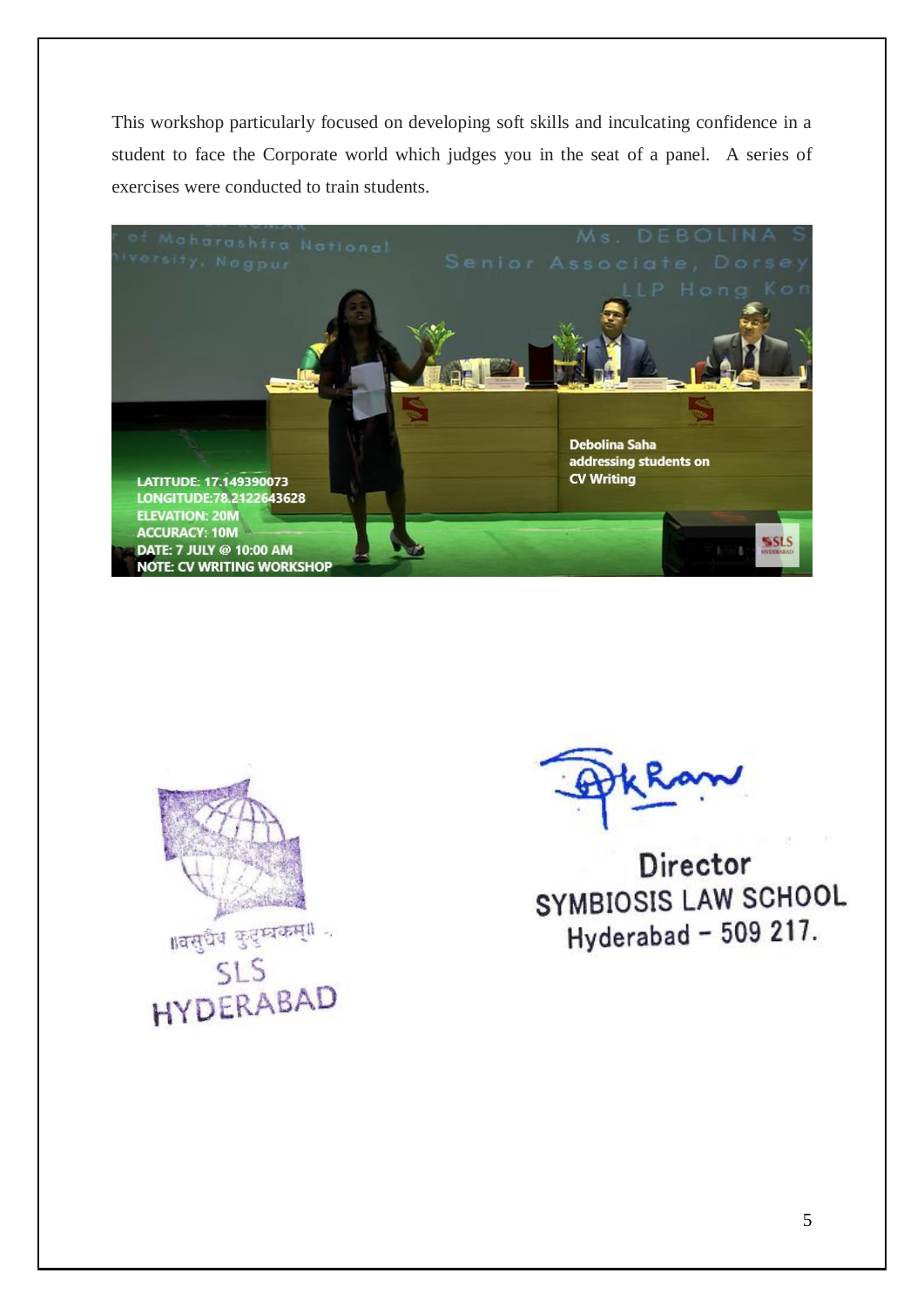# **Student attendance for workshop 'Key to Success for Civil Service Exam' (July 6, 2019)**

| <b>SL NO</b>      | <b>NAME</b>               | <b>PRN</b>  |
|-------------------|---------------------------|-------------|
| 1.                | Sneha Vemulapalli         | 16010324372 |
| 2.                | Partha Sarathi Mishra     | 16010323139 |
| $\overline{3}$ .  | <b>Shubham Pandey</b>     | 16010323059 |
| 4.                | Shresth Vidyarthi         | 17010323112 |
| 5.                | Manan                     | 18010323076 |
| 6.                | Gunjan Kanoongo           | 18010323054 |
| 7.                | Aarushi                   | 18020323002 |
| 8.                | Ashi Pahariya             | 17010323077 |
| 9.                | Manasvi Shukla            | 17010324023 |
| 10.               | Vidhi Krishali            | 18910324160 |
| 11.               | Ananya Das                | 17010323007 |
| 12.               | Yukta Dubey               | 17010323064 |
| $\overline{13}$ . | Abhigna Seethamraju       | 16010324201 |
| 14.               | Siva Bhargavi Nori        | 17010324060 |
| 15.               | Tejaswini Lala            | 17010324142 |
| 16.               | Shloka Rasal              | 17010324114 |
| 17.               | Nishant Shah              | 17010324106 |
| 18.               | Mitul Soni                | 17010324025 |
| 19.               | Aparna .R                 | 17010324113 |
| 20.               | Hritik Shekhar Srivastava | 17010323085 |
| 21.               | Y.A.Maqdoom Suhail        | 16010324276 |
| 22.               | Kosturika Bandyopadhyay   | 18010323066 |
| 23.               | Saksham Gupta             | 17010323050 |
| 24.               | <b>Rishabh Singh</b>      | 17010324116 |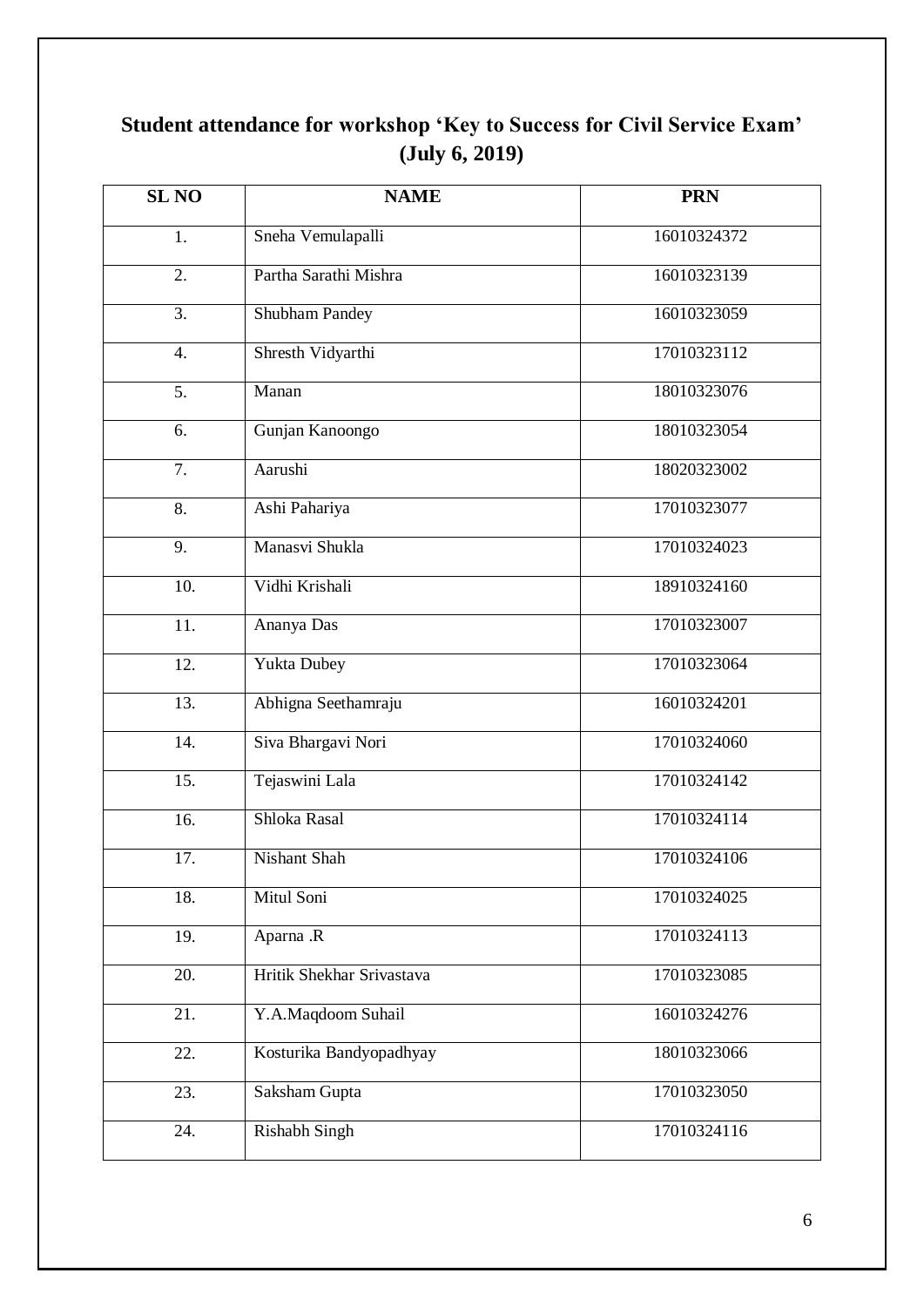| 25. | Apoorva                      | 16010324216 |
|-----|------------------------------|-------------|
| 26. | Pallavi Agarwal              | 16010323138 |
| 27. | Tanishqa Sadhu               | 16010323067 |
| 28. | <b>Abhijith Christopher</b>  | 16010323102 |
| 29. | Aditya Sharma                | 17010323066 |
| 30. | Kruttika Krushnanjana        | 17010324099 |
| 31. | Bhavya Gaur                  | 17010324085 |
| 32. | Dipshikha Mukherjee          | 18010324046 |
| 33. | Asha Sreedhar                | 17010324010 |
| 34. | Aditya Gurjar                | 16010324205 |
| 35. | Jahanavi Dimri               | 17010323028 |
| 36. | Rida Farid Bazmi             | 17010324043 |
| 37. | Romeet Panigrahi             | 17010324118 |
| 38. | Gourav Kedia                 | 16010324227 |
| 39. | Shikhar Kaushal              | 17010324125 |
| 40. | Akshita Das                  | 16010323007 |
| 41. | <b>Elzabeth Minu Mathews</b> | 17010323025 |
| 42. | Anushka                      | 16010323115 |
| 43. | Suhaib Ashraf                | 18010323128 |
| 44. | Krati Garg                   | 16010323027 |
| 45. | Srestha Nag                  | 17010323118 |
| 46. | M.S.Mouleedari               | 17010323092 |
| 47. | Sumant                       | 17010324064 |
| 48. | Jyothsna                     | 17010323031 |
| 49. | Nishtha Sinha                | 17010324031 |
| 50. | Shobhna Lochan               | 17010323111 |
| 51. | Sumit Saxena                 | 16010323161 |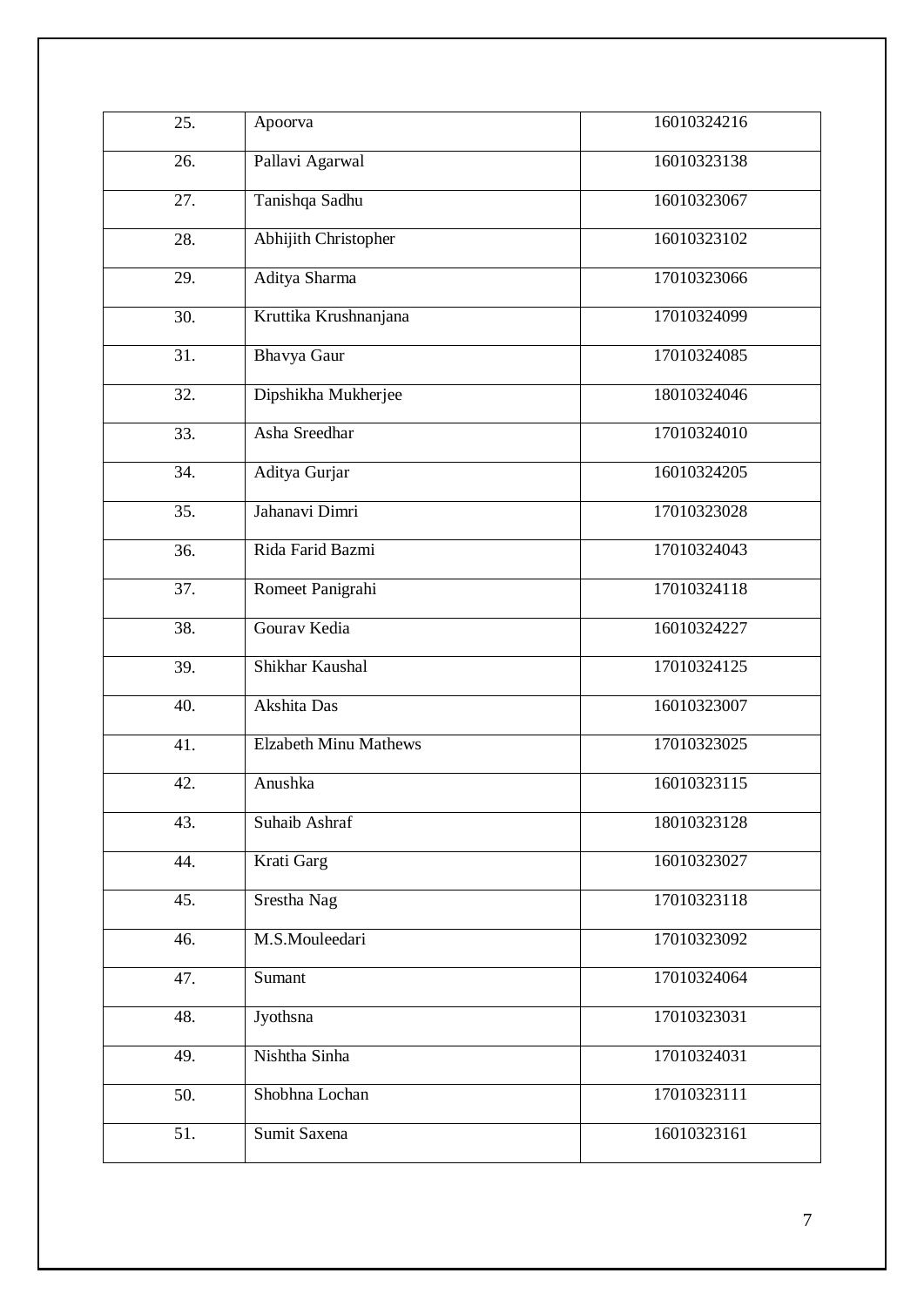| 52. | Neelam Yadav               | 18010324089 |
|-----|----------------------------|-------------|
| 53. | Janvi Ahuja                | 16010324329 |
| 54. | Mihir Ganachari            | 16010324235 |
| 55. | Y. Sashank                 | 16010324380 |
| 56. | <b>Bhagyashree Chauhan</b> | 16010324314 |
| 57. | Kalpalathikaa M            | 17010324096 |
| 58. | Vishruti Chauhan           | 17010323129 |
| 59. | Nandini Tripathy           | 16010324347 |
| 60. | Nisha Agarwal              | 17010323097 |
| 61. | Mohammed Suleman           | 18010324168 |
| 62. | Preethi <sub>S</sub>       | 18010323100 |
| 63. | Samayra Jain               | 18010324126 |
| 64. | Shweta Singh               | 18010323121 |
| 65. | Prakirti Jena              | 18010323099 |
| 66. | Aman Patel                 | 16010323073 |
| 67. | Juhi Ahuja                 | 16010324330 |
| 68. | Vengyalil Aninditha        | 16010324377 |
| 69. | <b>Ashutosh Nath</b>       | 18010323031 |
| 70. | Brinda Singhania           | 18010323041 |
| 71. | Faisal Feroz Khan          | 18010324049 |
| 72. | Kartik Bohra               | 18010324063 |
| 73. | Sparsh Agrawal             | 18010323125 |
| 74. | Rushita Avula              | 17010323048 |
| 75. | Chhatrapal Singh Shaktawat | 18010323044 |
| 76. | Aishani Pattanaik          | 18010323011 |
| 77. | Bhaskara Sharma            | 16010324315 |
| 78. | Aniruddh Singh             | 17010324005 |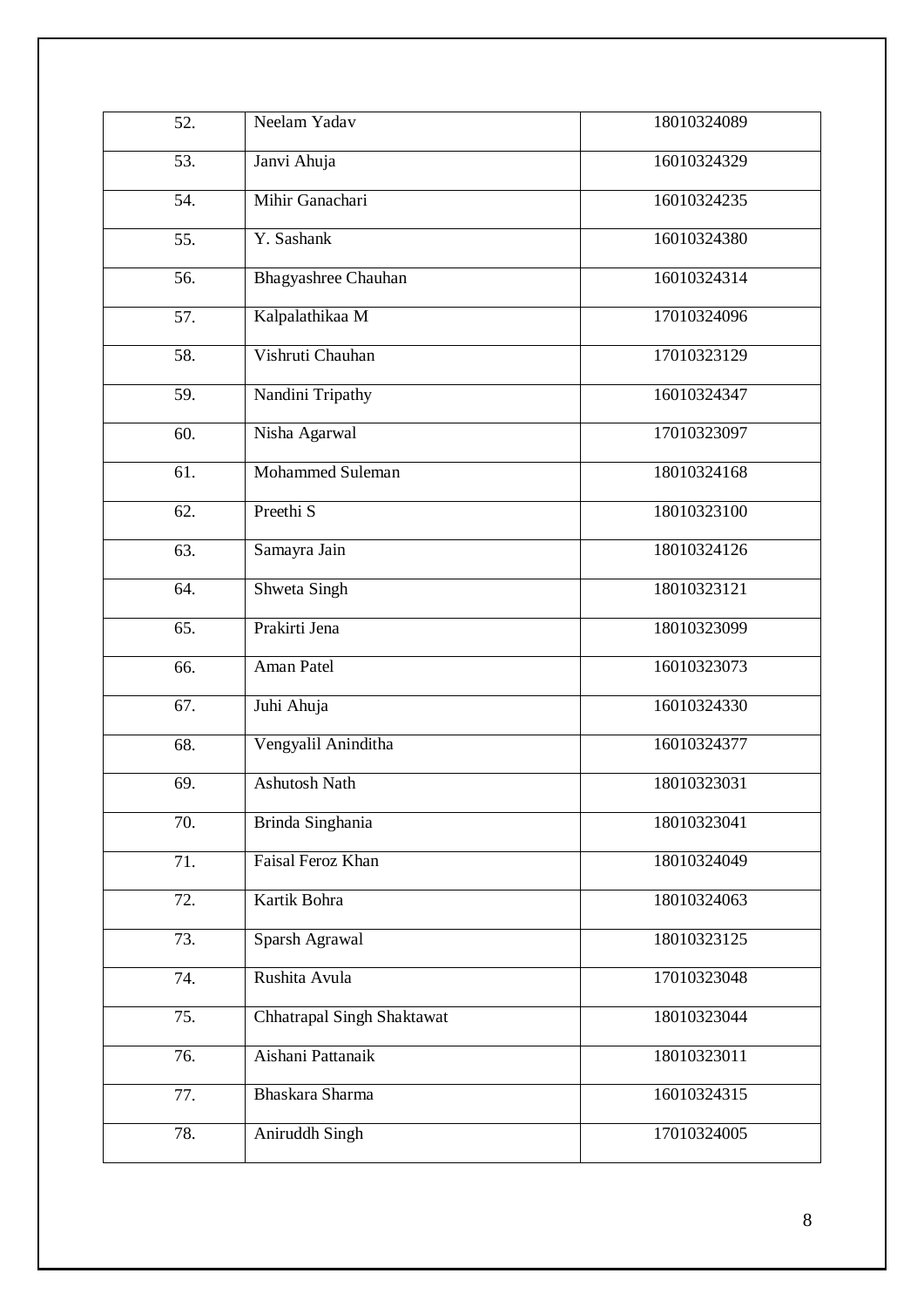| 79.               | Lakshmi Sunil Menon            | 17010323090 |
|-------------------|--------------------------------|-------------|
| 80.               | Kavya Srishti                  | 16010324282 |
| 81.               | Aditya Soni                    | 16010324206 |
| 82.               | Pranay Dodla                   | 16010323116 |
| $\overline{83}$ . | Sharanya                       | 17010324123 |
| 84.               | Niharika Khanna                | 18010324093 |
| 85.               | Suraj Saikia                   | 17010323058 |
| 86.               | Mehak Agarwal                  | 16010324343 |
| 87.               | Naman Tyagi                    | 18010323085 |
| 88.               | Harleen Kaur Rait              | 18010324054 |
| 89.               | MMVN Jayanth Venkata Subba Rao | 18010324083 |
| 90.               | Sahithi                        | 18010324114 |
| 91.               | <b>Bhavesh Goel</b>            | 18010323038 |
| 92.               | Meghna Deshmukh                | 16010323131 |
| 93.               | Kratvi                         | 18010324069 |
| 94.               | Divya Basan                    | 16010324322 |
| 95.               | Gundala Praneeth               | 18010324052 |
| 96.               | Amy Ruby Paul                  | 18010324018 |
| 97.               | <b>Utsav Sharma</b>            | 16010324271 |



**Dr Prageetha G Raju**

**Head - Training and Placement Cell**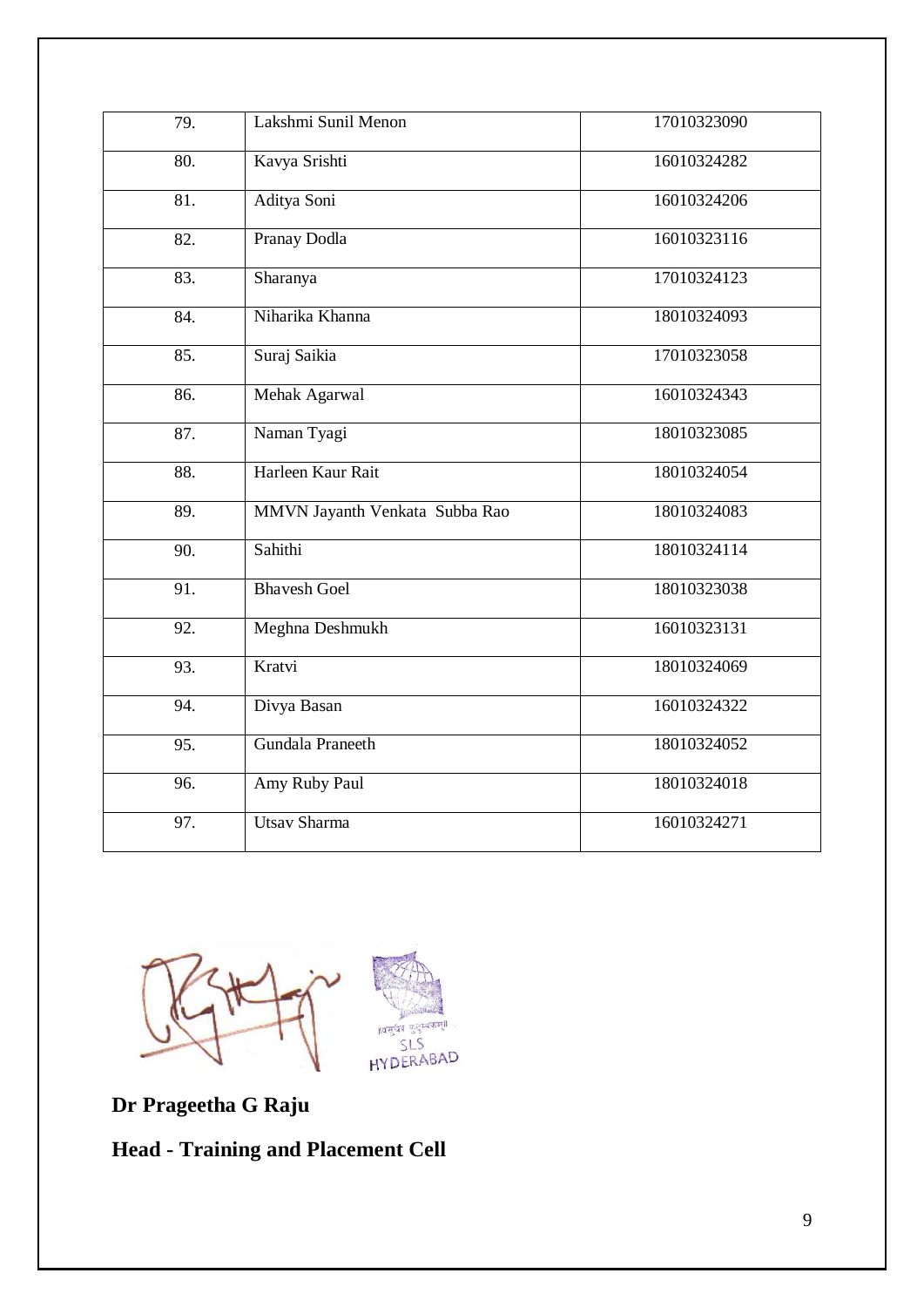# **STUDENT ATTENDANCE FOR WORKSHOP ON CV WRITING**

| <b>SL NO</b>      | <b>NAME</b>             | <b>PRN</b>  |
|-------------------|-------------------------|-------------|
| 1.                | Abhijith Christopher    | 16010323102 |
| $\overline{2}$ .  | Shresth Vidyarthi       | 17010323112 |
| 3.                | A.M.N.Shradha           | 17010323035 |
| $\overline{4}$ .  | Tejaswini Lala          | 17010324142 |
| 5.                | Vinamra Gogia           | 18010323134 |
| 6.                | <b>Rishabh Singh</b>    | 17010324116 |
| 7.                | Romeet Panigrahi        | 17010324118 |
| 8.                | Manisha Nanda           | 16010323031 |
| 9.                | Kevin Jayaraj           | 17010324097 |
| 10.               | Deeksha Prakash         | 17010324086 |
| 11.               | Stuti Bisht             | 17010323057 |
| 12.               | <b>Utkarsh Sharma</b>   | 16010323167 |
| $\overline{13}$ . | Sneha Vemulapalli       | 16010324372 |
| 14.               | Rimjhim Suhani          | 18010323107 |
| 15.               | Juhi Ahuja              | 16010324330 |
| 16.               | Sumant                  | 17010324064 |
| 17.               | <b>Bhakti Khule</b>     | 18010323037 |
| 18.               | Suhaib Ashraf           | 18010323128 |
| 19.               | Saumya Badigineni       | 18010323111 |
| 20.               | Subhrotosh Banerjee     | 18010324147 |
| 21.               | <b>Mohammed Suleman</b> | 18010342168 |
| 22.               | Dipshikha Mukherjee     | 18010324046 |
| 23.               | <b>Ashutosh Nath</b>    | 18010323031 |
| 24.               | Brinda Singhania        | 18010323041 |

# **(JULY 7, 2019)**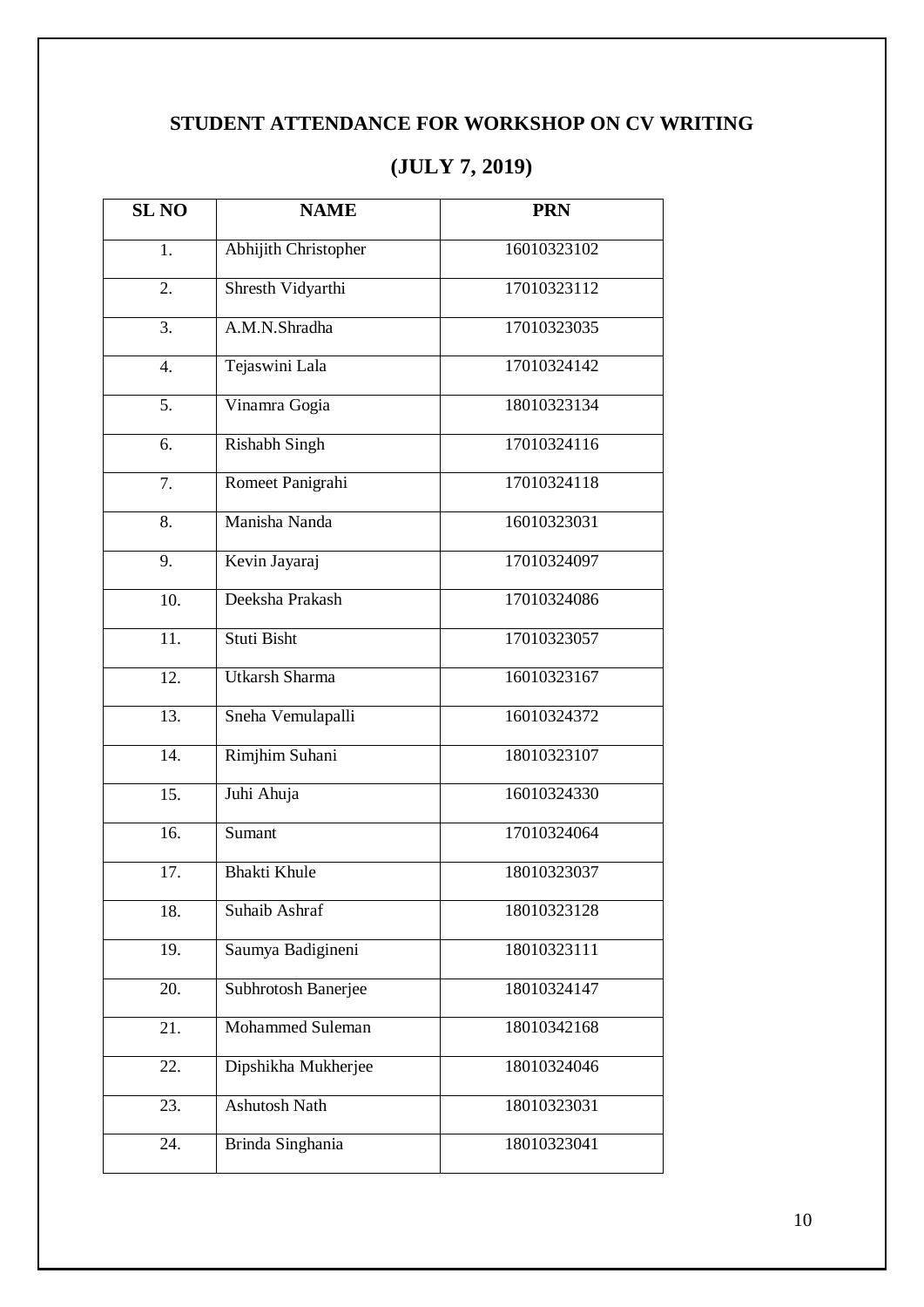| 25. | Sukriti Tripathi           | 16010323066 |
|-----|----------------------------|-------------|
| 26. | A. Venkata Padmavathi      | 17010323001 |
| 27. | Pallavi Agarwal            | 16010323138 |
| 28. | Kartik Bohra               | 18010324063 |
| 29. | Ankita Das                 | 16010324211 |
| 30. | Sparsh Agrawal             | 18010323125 |
| 31. | Nandini Tripathy           | 16010324347 |
| 32. | Isha Srivastava            | 17010324092 |
| 33. | Smriti Bhambhani           | 16010324264 |
| 34. | Shreya Bhardwaj            | 18010324132 |
| 35. | Anisha Goyal               | 18010323021 |
| 36. | Radhika Garg               | 18010323105 |
| 37. | Aishani Pattanaik          | 18010323011 |
| 38. | Bhaskara Sharma            | 16010324315 |
| 39. | Aniruddh Singh             | 17010324005 |
| 40. | Aishwarya Iyer             | 16010324251 |
| 41. | Manasvi Shukla             | 17010324023 |
| 42. | Vidhi Krishali             | 18010324160 |
| 43. | Nisha Agarwal              | 17010323097 |
| 44. | <b>Revanth Singh</b>       | 16010323045 |
| 45. | <b>Bhagyashree Chauhan</b> | 16010324314 |
| 46. | Harleen Kaur Rait          | 18010324054 |
| 47. | Tanishqa Sadhu             | 16010323067 |
| 48. | Kosturika Bandyopadhyay    | 18010323066 |
| 49. | Sanika Chandekar           | 16010323112 |
| 50. | Janvi Ahuja                | 16010324329 |
| 51. | Gargi Kulkarni             | 16010324335 |
|     |                            |             |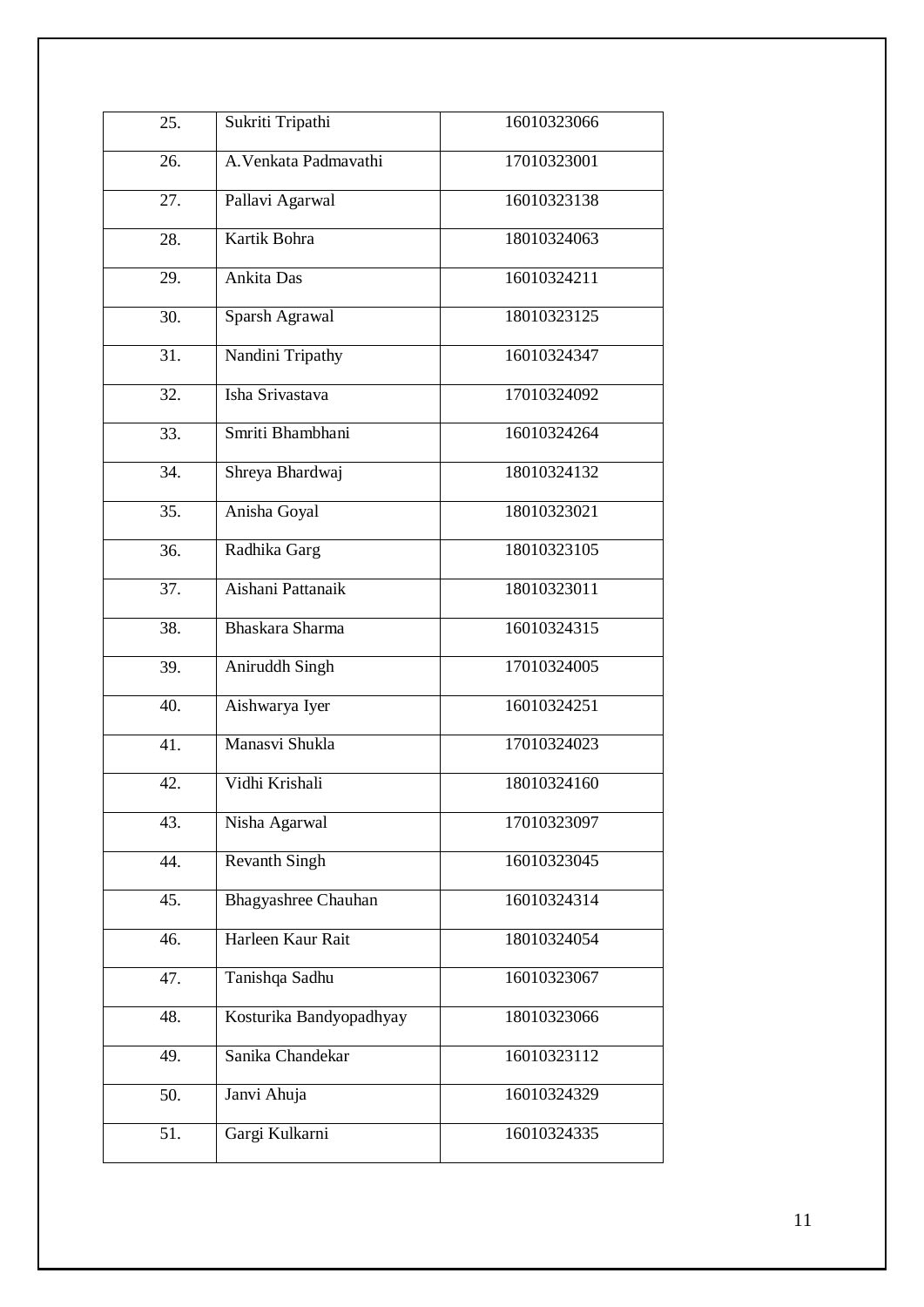| 52. | Vaibhav Suppal      | 18010323131 |
|-----|---------------------|-------------|
| 53. | Niharika Khanna     | 18010324093 |
| 54. | Muskan Grewal       | 18010324086 |
| 55. | Akshita Das         | 16010323007 |
| 56. | Prisha Sha          | 18010324112 |
| 57. | Samayra Jain        | 18010324126 |
| 58. | Harinie.S           | 18010323056 |
| 59. | S Madhumitha        | 18010324123 |
| 60. | Ayushi Mishra       | 16010323015 |
| 61. | S B Aditi           | 16010324252 |
| 62. | N Spandana          | 16010324350 |
| 63. | Prashastha Cormaty  | 18010324110 |
| 64. | Prachi Malpani      | 17010324039 |
| 65. | Shreya Pandey       | 16010324369 |
| 66. | <b>Bhavesh Goel</b> | 18010323038 |
| 67. | Krishnendu M        | 18010324070 |
| 68. | Merin George        | 18010324081 |
| 69. | Sanjana L B         | 17010323106 |
| 70. | K Kruthika          | 18010324061 |
| 71. | Neelam Yadav        | 18010324089 |
| 72. | Charul Mishra       | 17010323022 |
| 73. | Lavina Mirchandani  | 18010324169 |
| 74. | Fareena Siraj       | 17010323026 |
| 75. | Kalyan Sreepada     | 18010323059 |
| 76. | Akshaya B S         | 17010324004 |
| 77. | Drishti Jain        | 18010323052 |
| 78. | Molshree Totla      | 18010323083 |
|     |                     |             |